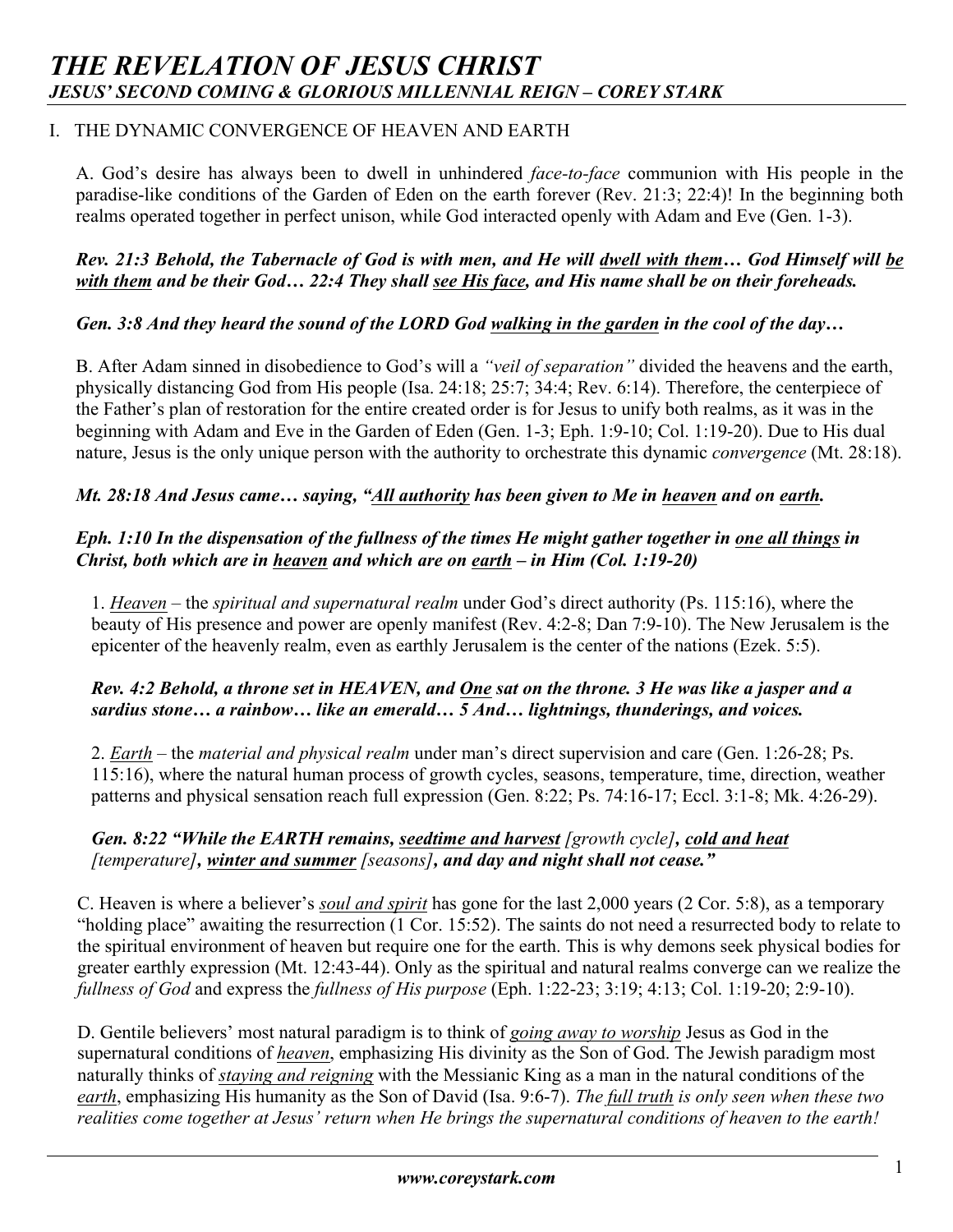# *THE REVELATION OF JESUS CHRIST JESUS' SECOND COMING & GLORIOUS MILLENNIAL REIGN – COREY STARK*

#### II. JESUS' SECOND COMING – A ROYAL ESCHATOLOGICAL PROCESSION (REV. 11:15-19)

A. *Jesus' second coming* and *rapture of the Church* are two sides of the same coin (Isa. 27:12-13; Zech. 9:11- 17; Mt. 24:30-31; Mk. 13:26-27; 1 Cor. 15:51-52; 1 Thes. 4:15-17; 2 Thes. 2:1; Rev. 8:13; 10:7; 11:15-19).

#### *Mt. 24:30 They will see the Son of Man coming on the clouds of heaven… 31 He will send His angels with a great sound of a trumpet, and they will gather together His elect… from one end of heaven to the other.*

1. The *second coming* describes what Jesus does when He permenantly comes to earth (Rev. 11:15).

2. The *rapture* describes what happens to the saints the moment we see Him appear in the sky (1 Jn. 3:2).

B. The triumphant return of the King of Kings is not a "secret event" (Mt. 24:23-27; 1 Thes. 5:1-11; 2 Thes. 2:1-4), but a *royal eschatological procession* for all to see (Ps. 19:1-6; 68:24, 32-33, Rev. 19:11-16).

*Ps. 68:24 They have seen Your procession, O God, the procession of my God, my King… 29 scatter the peoples who delight in war… 32 Sing to God, you kingdoms… 33 To Him who rides on the heavens…*

# *Ps. 19:4 The sun 5 ...is like a bridegroom coming out of his chamber, and rejoices like a strong man to run its race. 6 Its rising is from one end of heaven… to the other end; and there is nothing hidden from its heat.*

C. Jesus is not *coming to go away*, but He is *coming to stay* (Dan. 2:34-35, 44) and when He does the *physical*  Kingdom of Heaven is coming *with* Him to the planet forever (Eph. 1:9-10; Col. 1:19-20; Rev. 21:3, 10)!

# *Rev. 19:11 Behold, a white horse. And He who sat on him was called Faithful and True… 14 And the armies in heaven, clothed in fine linen, white and clean, followed Him on white horses.*

D. In the days of the sounding of the seventh trumpet, the mystery of God will be finished, as Jesus comes:

#### *Rev. 10:7 In the days of the sounding of the seventh angel… the mystery of God would be finished…*

1. With *all the saints* (Dt. 33:2; Ps. 149:9; Zech. 14:5; 1 Th. 3:13; Jude 14) and *all the angels* (Mt. 25:31).

2. At the right hand of the Father with *great power* (Mt. 26:64; Mk. 13:26; 14:64; Lk. 22:69).

3. In His *Father's glory* (Mt. 16:27; Mk. 8:38; Lk. 9:26) and *golden splendor* out of the North (Job 37:22).

4. Traveling on *clouds* around the entire earth for *every eye* to see (Dt. 33:26; Ps. 19:1-6; 68:4; 104:3; Isa. 19:1; Dan. 7:13; Mt. 24:30; 26:64; Mk. 13:26; 14:62; 1 Th. 4:17; Rev. 1:7).

5. In the *brilliance of lightning* (Mt. 24:27; Lk. 17:24; 2 Th. 2:8), as *flaming fire* engulfs the darkened sky (2 Th. 1:8; Zech. 14:6).

6. He will cry out with a *great shout* and the *voice of an archangel* (Isa. 42:13-14; Joel 3:16; 1 Th. 4:16).

7. As He *raises* the dead (Isa. 26:19), *raptures* the Church (1 Cor. 15:51-52; 1 Thes. 4:13-17), *delivers* the captives of Israel (Ps. 102:20; Isa. 27:12-13; 40:11; 42:7, 16, 22; 49:9-12, 21, 24-26; 61:1; Jer. 30:3, 8, 10, 17; 31:16, 23; Ezek. 39:23-29; Joel 3:1-2; Amos 9:14; Mic. 2:12-13; 4:6-7; Zeph. 3:19-20; Zech. 9:11-12; 10:10; 13:8; 14:2; Mt. 25:43; Lk. 21:24) and *defeats* His enemies (Ps. 110:5-6; Isa. 63:1-6; Hab. 3:1-16).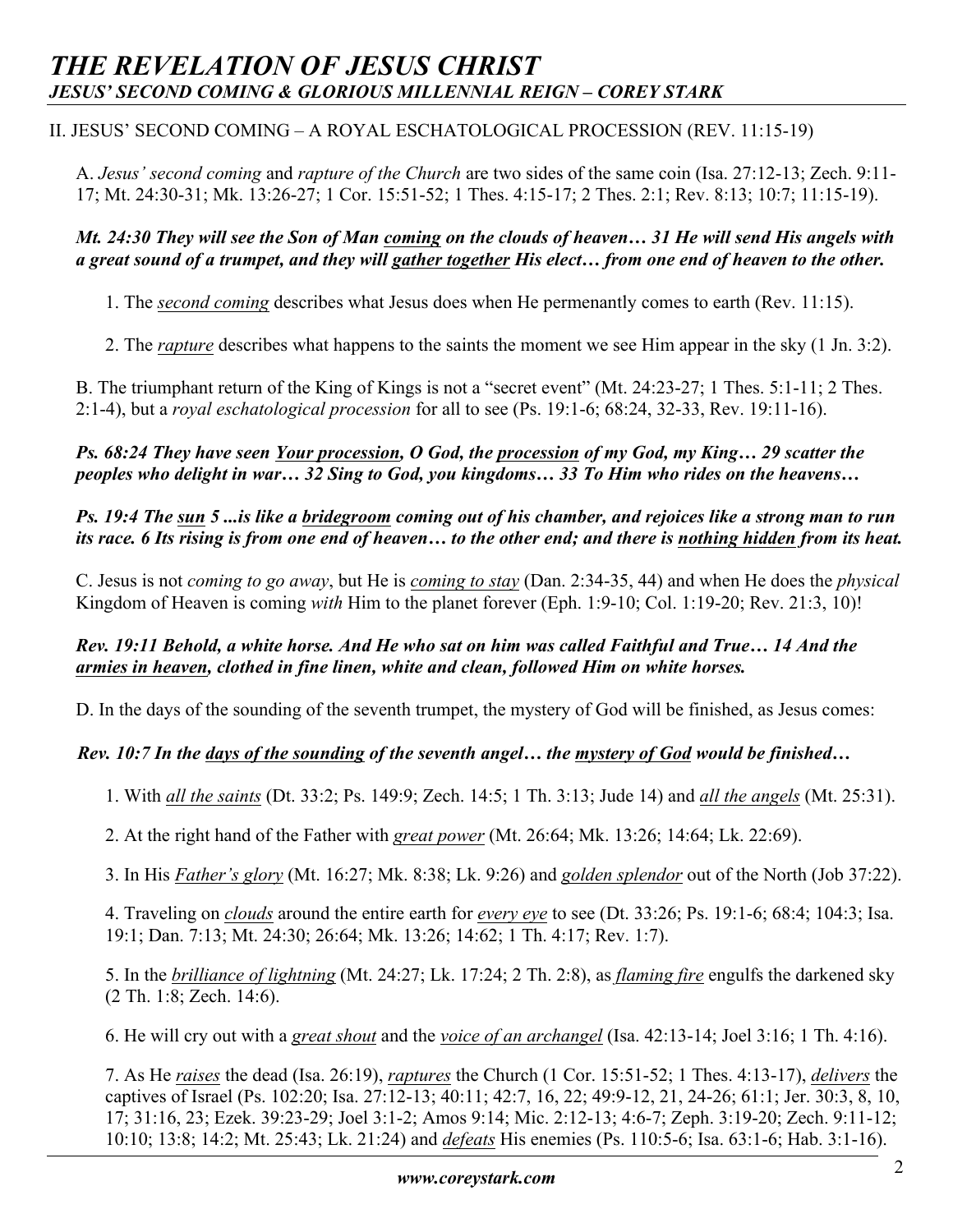# *THE REVELATION OF JESUS CHRIST JESUS' SECOND COMING & GLORIOUS MILLENNIAL REIGN – COREY STARK*

# III. JESUS' ROYAL ESCHATOLOGICAL PROCESSION – THREE STAGES

A. *Stage 1 [Chronological #3]:* Jesus travels *across the sky* on clouds to rapture the saints, being seen by every eye, as His authority is announced over *every* nation (Mt. 24:30-31; Mk. 13:26-27; Rev. 1:7; 11:15-19).

#### *Rev. 1:7 Behold, He is coming with clouds, and every eye will see Him, even they who pierced Him. And all the tribes of the earth will mourn [in repentance] because of Him. Even so, Amen.*

B. *Stage 2 [Chronological #4]:* Jesus rides up *through the land* of Egypt toward Edom, delivering the captives of Israel, as He releases *7 bowls of wrath* on His enemies on the way to the Mount of Olives (Dt. 33:2; Ps. 45:3-5; 110:5-6; Isa. 11:11-16; 27:12-13; 34; 63:1-6, Mic. 7:15; Hab. 3; Zech. 9:11-17; 14:1-9; Rev. 16).

# *Ps. 45:2 You are more beautiful than the sons of men… Therefore God [Father] has blessed You forever. 3 Gird Your sword upon Your thigh, O Mighty One, with Your glory and Your majesty. 4 In Your majesty ride victoriously because of truth, humility, and righteousness… 5 The peoples fall under You. (Heb. 1:8-9)*

C. *Stage 3 [Chronological #5]:* Jesus descends the Mount of Olives and triumphantly *enters Jerusalem* to be crowned *"King over all the Earth"*. With the epicenter of both realms under Jesus' direct command, the New Jerusalem above and below converge to create a "corridor of glory", unifying heaven and earth (Eph. 1:10)!

# *Ps. 24:7 Lift up your heads, O you gates! you everlasting doors! And the King of glory shall come in.*

# IV. THREE TYPES OF PEOPLE ALIVE ON EARTH AT JESUS' RETURN

At Jesus' return there will be *three types of people* alive on earth. He will systematically evaluate each one for judgment or reward, according to their personal works (Rom. 14:10; 2 Cor. 5:10; Rev. 2:23; 20:12-13).

A. *Redeemed*: The *saints* who are gathered together at the *"rapture"* during the first stage of Jesus' procession across the sky (Mt. 24:30-31; Mk. 13:26-27; 1 Cor. 15:51-52; 1 Thes. 4:16-17; Rev. 1:7; 10:7).

# *Mk. 13:26 They will see the Son of Man coming in the clouds with great power and glory. 27 And He will send His angels, and gather together His elect from the… earth [rapture] to heaven [resurrection].*

B. *Reprobate*: The *wicked* who took the *"mark of the Beast"* and will be executed, imprisoned in Hades for 1000 years and then finally sentenced to the Lake of Fire forever (Isa. 66:22-24; Rev. 14:9-11; 19:21).

#### *Rev. 14:9 If anyone worships the beast and his image, and receives his mark… 10 he shall drink of the wrath of God, which is poured out full strength… 11 the smoke of their torment ascends forever…*

C. *Resistors*: These are the *unsaved survivors* of the Great Tribulation that refused to worship the Antichrist, yet were not "born again" (Jn. 3:3-8). This includes the *unsaved remnant of Israel*, as well as, *Gentiles* from every nation. All resistors will have an opportunity to receive Jesus as their Savior *after* He returns and be used by God to populate the millennial earth. Scripture refers to those *"who are left"*, *"who survived"*, *"who escaped"*, *"who remain"*, the *"preserved ones"* or the *"remnant"* (Isa. 4:3-6; 10:20-23; 11:11-12; 49:6; 65:8; 66:19; Jer. 31:2; Ezek. 20:38-42; 36:33-36; Dan. 12:1; Amos 9:9-12; Joel 2:32; Zech. 12:14; 13:8; 14:16).

*Isa. 11:11 The Lord shall set His hand again the second time to recover the remnant of His people who are left, from Assyria and Egypt… 12 from the four corners of the earth…*